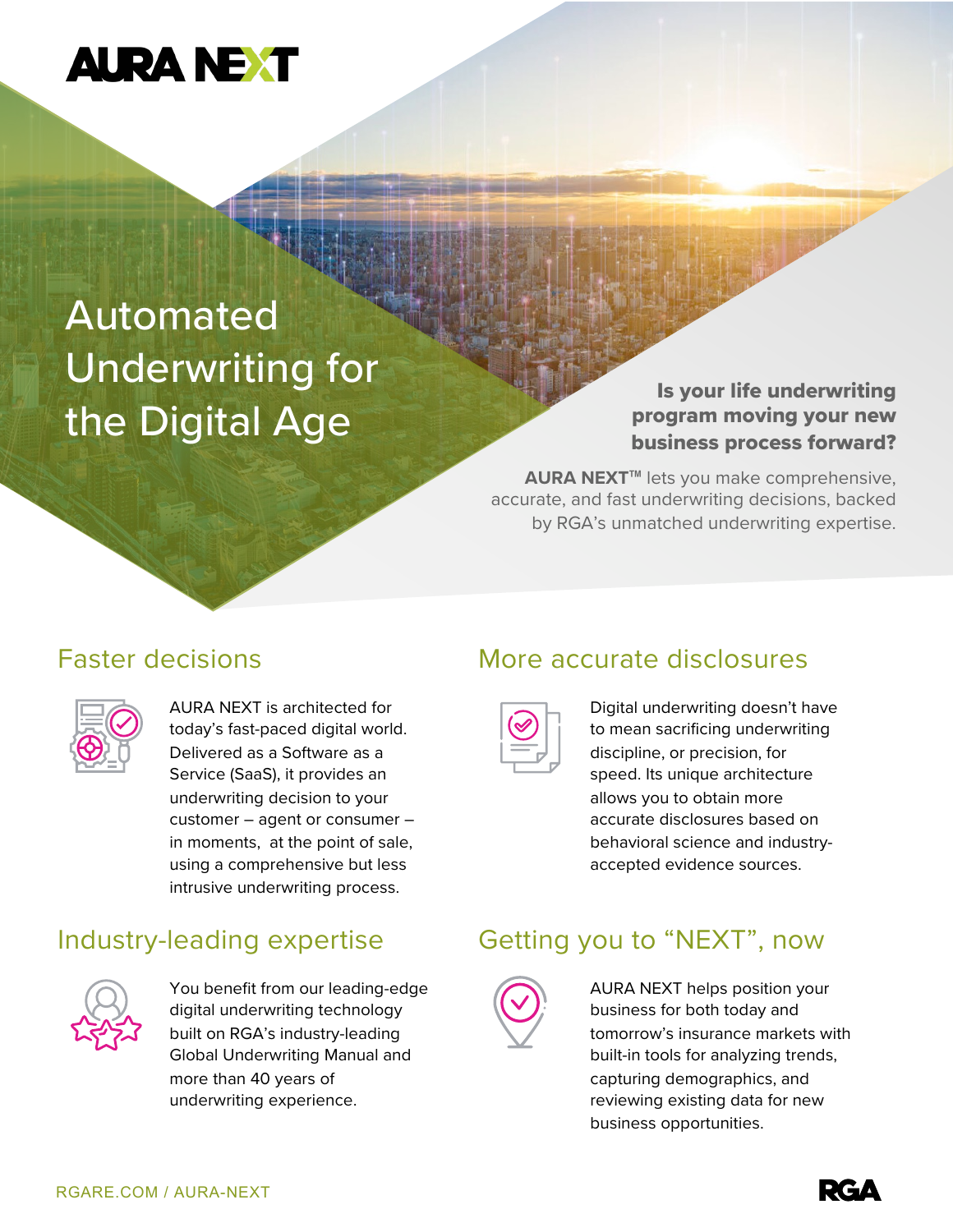# **AURA NEXT**

### Work Smarter and Faster

AURA NEXT is the latest release of RGA's automated underwriting decision management platform, leveraging more than 40 years of underwriting expertise. It provides the advanced business intelligence and digital data capabilities you need combined with the risk assessment accuracy and underwriting discipline you expect from RGA.

#### Automated Underwriting Decisions

AURA NEXT provides a complete view of risk through:

- Advanced, reflexive interview questions delivered when and where required, incorporating learnings from a dedicated behavioral science team
- Industry accepted evidence sources that can integrate predictive models and electronic health records
- Modern architecture enabling immediate multivariate decisioning and advanced analytics, including foundational evidence sources, such as TransUnion TrueRisk® Life, MIB, MVR, and Rx

## Advanced Business Intelligence

Data visualization insights provide meaningful metrics and key performance indicators to enable strategic, operational decision-making, including:

• Refining underwriting rules

[RGARE.COM / AURA-NEXT](https://www.rgare.com/aura-next/)

- Monitoring decision frequency
- Maintaining decision quality
- Analyzing trends
- Capturing demographics
- 
- Tracking new business opportunities

## Strategic Architecture

- Proven SaaS delivery removes technology risk from your underwriting process, as your firm will always be on the most current version of the software
- Enables lower cost of entry and accelerated implementation for startups and established carriers